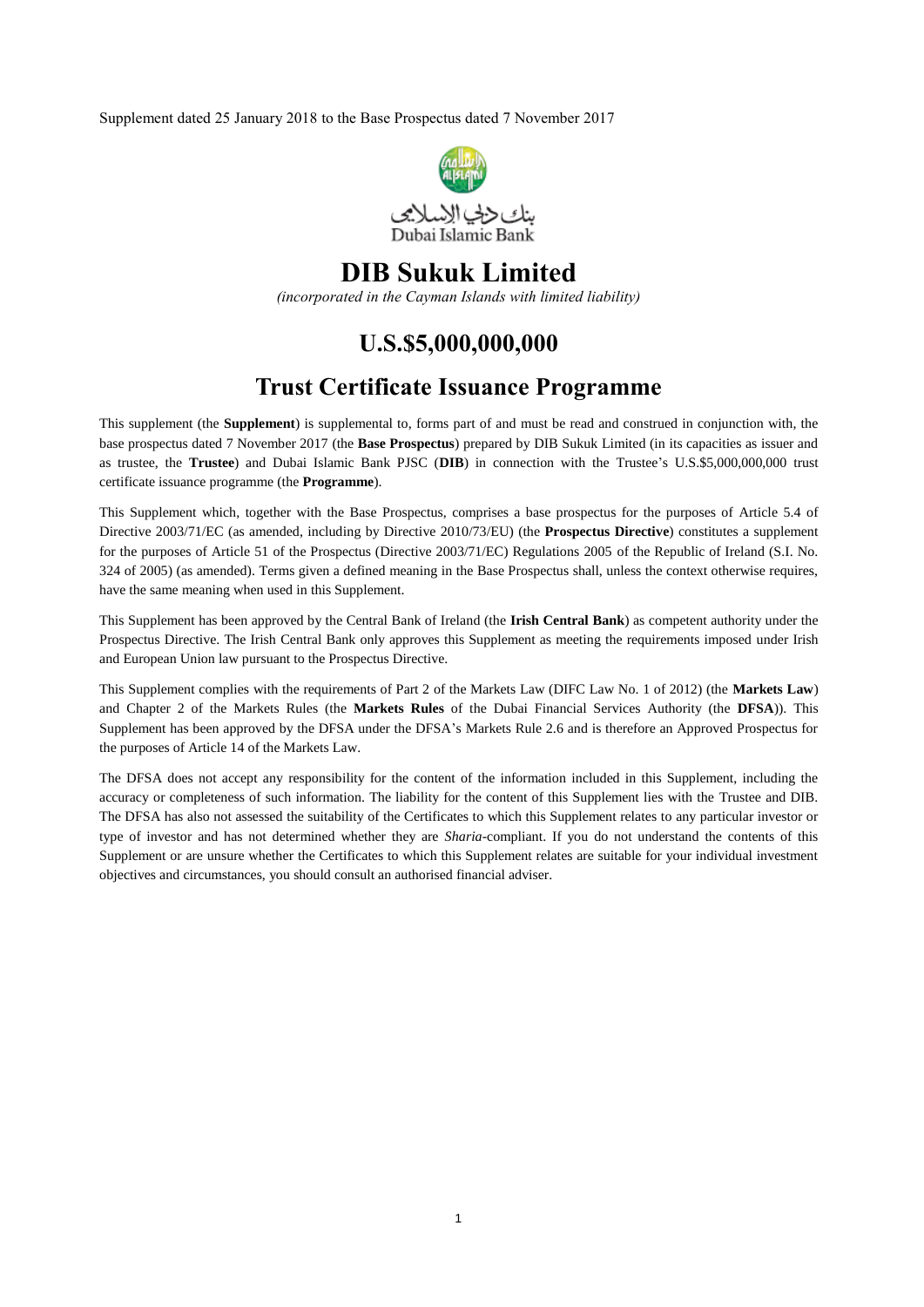### **IMPORTANT NOTICES**

Each of the Trustee and DIB accepts responsibility for the information contained in this Supplement. To the best of the knowledge of each of the Trustee and DIB (each having taken all reasonable care to ensure that such is the case) the information contained in this Supplement is in accordance with the facts and does not omit anything likely to affect the import of such information.

To the extent that there is any inconsistency between: (a) any statement in this Supplement or any statement incorporated by reference into the Base Prospectus by this Supplement; and (b) any other statement in, or incorporated by reference into, the Base Prospectus, the statements in (a) above will prevail.

Save as disclosed in this Supplement, no significant new factor, material mistake or inaccuracy relating to the information included in the Base Prospectus which is capable of affecting the assessment of the Certificates issued under the Programme has arisen or been noted, as the case may be, since publication of the Base Prospectus.

Neither this Supplement nor any other information supplied in connection with the Programme or any Certificates is: (a) intended to provide the basis of any credit or other evaluation; or (b) should be considered as a recommendation by the Trustee, DIB, the Dealers, the Delegate or the Agents that any recipient of this Supplement should purchase any Certificates.

None of the Dealers, the Delegate or the Agents has independently verified the information contained herein. Accordingly, no representation, warranty or undertaking, express or implied, is made and no responsibility or liability is accepted by any of them as to the accuracy, adequacy, reasonableness or completeness of the information contained in this Supplement or any other information provided by DIB in connection with the Programme.

This Supplement and the Base Prospectus will be available for viewing on: (a) the website of the Irish Central Bank (*http://www.centralbank.ie*); (b) the website of the DFSA (*http:// www.dfsa.ae*); and (c) the website of Nasdaq Dubai (*http://www.nasdaqdubai.com*). Copies of this Supplement, the Base Prospectus and the documents incorporated by reference in either will, when published, be available, during usual business hours on any weekday (Saturdays, Sundays and public holidays excepted), for inspection at the offices of the Trustee and the Paying Agent for the time being in London, (as set out on page 170 of the Base Prospectus).

This Supplement does not constitute an offer to sell or the solicitation of an offer to buy any Certificates, by or on behalf of the Trustee, DIB, the Dealers, the Delegate or the Agents, in any jurisdiction to any person to whom it is unlawful to make the offer or solicitation in such jurisdiction. For a more complete description of restrictions on offers and sales of the Certificates described in this Supplement and the Base Prospectus, see "*Subscription and Sale*" in the Base Prospectus.

The Certificates have not been nor will be registered under the United States Securities Act of 1933, as amended (the **Securities Act**) nor with any securities regulatory authority of any state or other jurisdiction of the United States and the Certificates may not be offered or sold within the United States or to, or for the account or benefit of, U.S. Persons (as defined in Regulation S under the Securities Act (**Regulation S**)) except pursuant to an exemption from, or in a transaction not subject to, the registration requirements of the Securities Act and in accordance with all applicable securities laws of any state of the United States and any other jurisdiction. Accordingly, Certificates may be offered or sold solely to persons who are not U.S. persons (as defined in Regulation S) outside the United States in reliance on Regulation S. Each purchaser of the Certificates is hereby notified that the offer and sale of Certificates to it is being made in reliance on the exemption from the registration requirements of the Securities Act provided by Regulation S.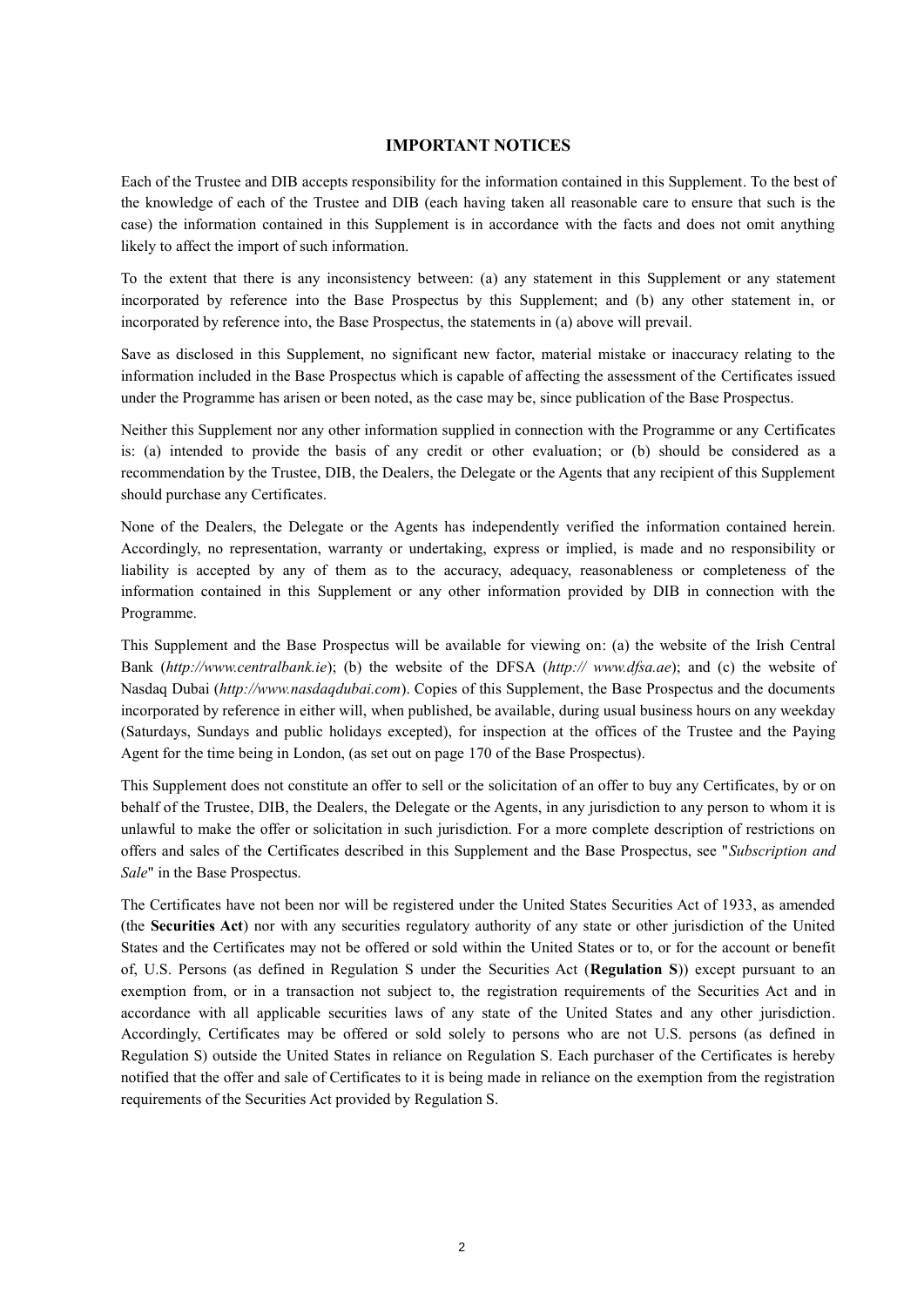### **AMENDMENTS OR SUPPLEMENTS TO THE BASE PROSPECTUS**

With effect from the date of this Supplement the information appearing in, or incorporated by reference into, the Base Prospectus shall be amended and/or supplemented in the manner described in this Supplement. The purpose of this Supplement is (a) to incorporate by reference the auditors' report and audited consolidated financial statements of DIB as at and for the financial year ended 31 December 2017; (b) to update the Base Prospectus to reflect certain European regulatory developments since the publication of the Base Prospectus; and (c) to include a new "Significant or Material Change" statement.

## **AMENDMENTS TO IMPORTANT INFORMATION RELATING TO THE USE OF THIS BASE PROSPECTUS AND OFFERS OF CERTIFICATES GENERALLY**

The following text shall be inserted as a new paragraph in the section entitled "*Important Information Relating to the Use of this Base Prospectus and Offers of Certificates Generally*" (as set out on pages 3 to 10 (inclusive) of the Base Prospectus) immediately before the heading "STABILISATION" on page 10 of the Base Prospectus:

## **MIFID II PRODUCT GOVERNANCE / TARGET MARKET**

**"The Final Terms in respect of any Certificates will include a legend entitled "MiFID II Product Governance" which will outline the target market assessment in respect of the Certificates and which channels for distribution of the Certificates are appropriate. Any person subsequently offering, selling or recommending the Certificates (a** *distributor***) should take into consideration the target market assessment; however, a distributor subject to Directive 2014/65/EU (as amended,** *MiFID II***) is responsible for undertaking its own target market assessment in respect of the Certificates (by either adopting or refining the target market assessment) and determining appropriate distribution channels.** 

**A determination will be made in relation to each issue about whether, for the purpose of the MiFID Product Governance rules under EU Delegated Directive 2017/593 (the** *MiFID Product Governance Rules***), any Dealer subscribing for any Certificates is a manufacturer in respect of such Certificates, but otherwise neither the Arrangers nor the Dealers nor any of their respective affiliates will be a manufacturer for the purpose of the MIFID Product Governance Rules."**

## **AMENDMENTS TO DOCUMENTS INCORPORATED BY REFERENCE**

On 17 January 2018, DIB published the auditors' report and audited consolidated financial statements of DIB as at and for the financial year ended 31 December 2017.

A copy of the auditors' report and audited consolidated financial statements of DIB as at and for the financial year ended 31 December 2017 have been filed with the Irish Central Bank and submitted to the DFSA and are incorporated by reference in and form part of this Supplement in their entirety and, by virtue of this Supplement, form part of the Base Prospectus.

The following shall be inserted as a new paragraph (a) in the section entitled "*Documents Incorporated by Reference*" (as set out on page 31 of the Base Prospectus) and the existing paragraphs (a), (b), (c) and (d) shall be re-numbered accordingly:

"(a) the auditors' report and audited consolidated financial statements of DIB as at and for the financial year ended 31 December 2017 (available at: [http://www.dib.ae/docs/investor-relation/dib-financial](http://www.dib.ae/docs/investor-relation/dib-financial-statement-2017-english.pdf)[statement-2017-english.pdf\)](http://www.dib.ae/docs/investor-relation/dib-financial-statement-2017-english.pdf);".